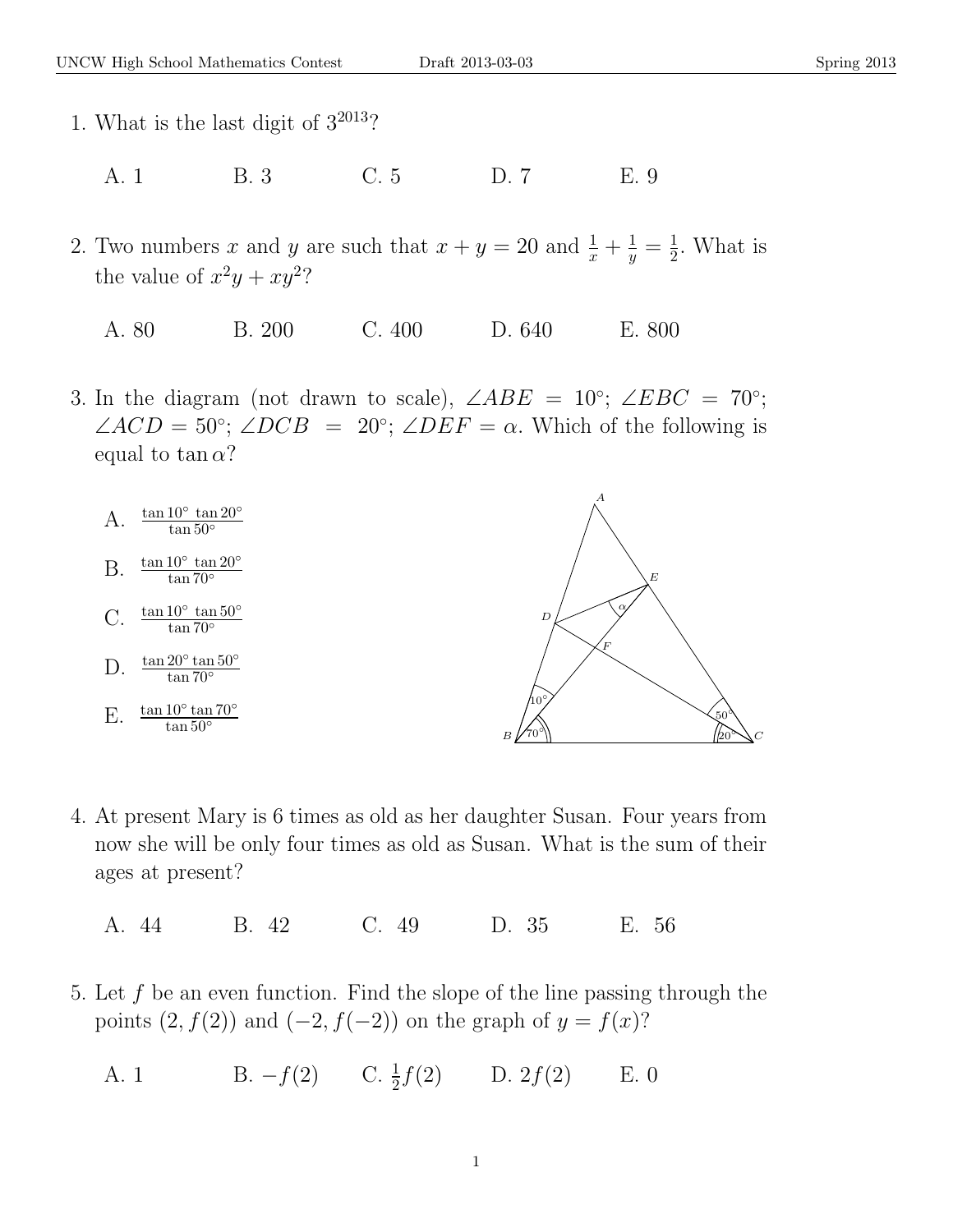6. Given the two circles defined by the equations  $x^2 - 6x + y^2 + 8y = 12$ and  $x^2 + y^2 = 4y$ , find the algebraic equation of the line connecting their centers.

A.  $x + 2y = 4$ B.  $2x + y = 2$ C.  $4x + y = 2$ D.  $2x + y = -4$ E. none of these

- 7. Let r and s be the roots of the equation  $x^2 + bx + c = 0$ . What is the value of  $\frac{r^3+s^3}{r^2+s^2}$  $\frac{r^3+s^3}{r^2+s^2-rs}$  in terms of b and c?
	- A. b B. c C.  $b+c$  D. bc E.  $-b$
- 8. Find the area of a regular hexagon whose vertices lie on a circle of radius 4.
	- A.  $16\pi$  $\sqrt{3}$  C. 16 $\sqrt{3}$ D.  $24\sqrt{3}$ E. none of these
- 9. How many positive integers less than 700 are NOT divisible by 8?
	- A. 612 B. 620 C. 634 D. 637 E. 654
- 10. A bug lives on a corner of a cube and is allowed to travel only on the edges of the cube. In how many ways can the bug visit each of the other seven corners once and only once, returning to its home corner only at the end of the trip?
	- A. 6 B. 8 C. 12 D. 24 E. 27
- 11. Which of the following is a representation of  $\sec^5 \theta \cot \theta \sec^3 \theta \cot \theta$ ?

A. 
$$
\frac{\cos \theta}{\sin^2 \theta}
$$
 B.  $\frac{\sin \theta}{\cos^2 \theta}$  C.  $\frac{\sin \theta}{\cos^4 \theta}$  D.  $\sec^2 \theta \cot \theta$  E.  $\frac{\cos^4 \theta}{\sin \theta}$ 

12. Consider the sequence recursively defined by  $a_1 = 1$ ,  $a_2 = 2$ , and for  $n > 2, a_n = \frac{1+a_{n-1}}{a_{n-2}}$  $\frac{a_{n-1}}{a_{n-2}}$ . What is the 10<sup>th</sup> term of the sequence?

A. 1 B. 2 C. 3 D. 4 E. none of the above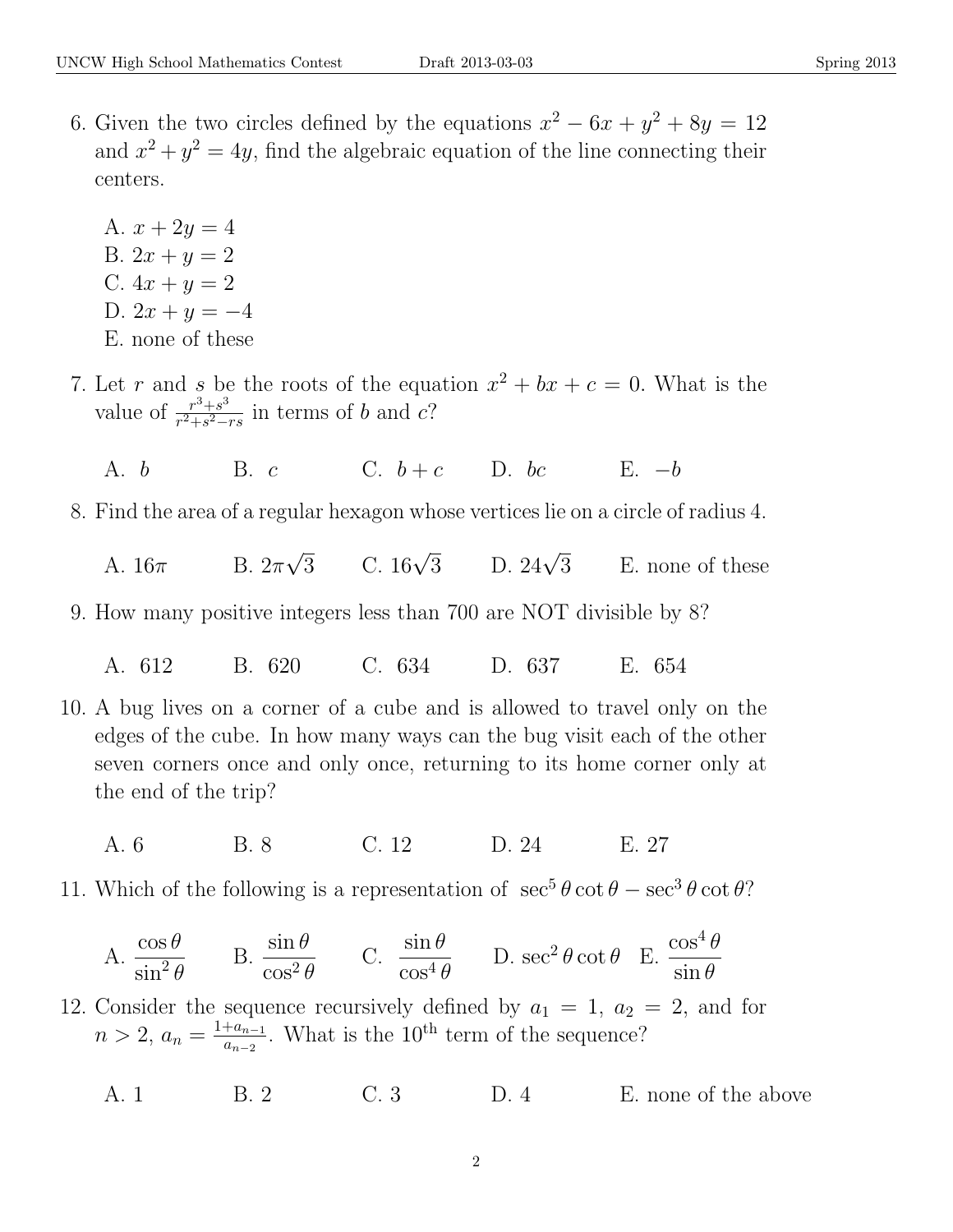13. A function  $f(x)$  satisfies the equation  $f(4x(x+1)) = 2(f(x))^{2} - 1$ . If  $f(0) > 0$ ,  $f(-1) > 0$  and  $f(-\frac{1}{2})$  $(\frac{1}{2})$  < 0, then what is the value of  $f\left(-\frac{1}{2}\right)$  $\frac{1}{2}$ ?

A.  $-3$  B.  $-1$  C.  $-\frac{1}{2}$  D. 0 E. 1

14. Let x and y be positive integers with  $x > y$ . If  $\frac{1}{1}$  $x + y$  $+$ 1  $x - y$ = 1 3 , find  $x^2 + y^2$ .

A. 52 B. 58 C. 65 D. 73 E. 80

15. If  $\sin x + \cos x =$ 1 2 , what is the value of  $\sin^3 x + \cos^3 x$ ?

- $A. \frac{1}{2}$ 8  $B. \frac{5}{16}$ 16 C.  $\frac{3}{5}$ 8 D.  $\frac{5}{9}$ 8  $E. \frac{11}{16}$ 16
- 16. Find the distance between point A and point B in the rectangular box below.



17. There are *n* silver coins and 6 gold coins in a box. Determine *n* given that the probability of randomly picking one gold coin is 0.25.

A. 2 B. 3 C. 6 D. 12 E. 18

18. Find the sum:  $\frac{1}{2} + \frac{1}{3} - \frac{1}{4} - \frac{1}{9} + \frac{1}{8} + \frac{1}{27} - \frac{1}{16} - \frac{1}{81} + \cdots$ 

A.  $\frac{1}{6}$  B.  $\frac{3}{2}$  C.  $\frac{5}{6}$  D.  $\frac{5}{12}$  E.  $\frac{7}{12}$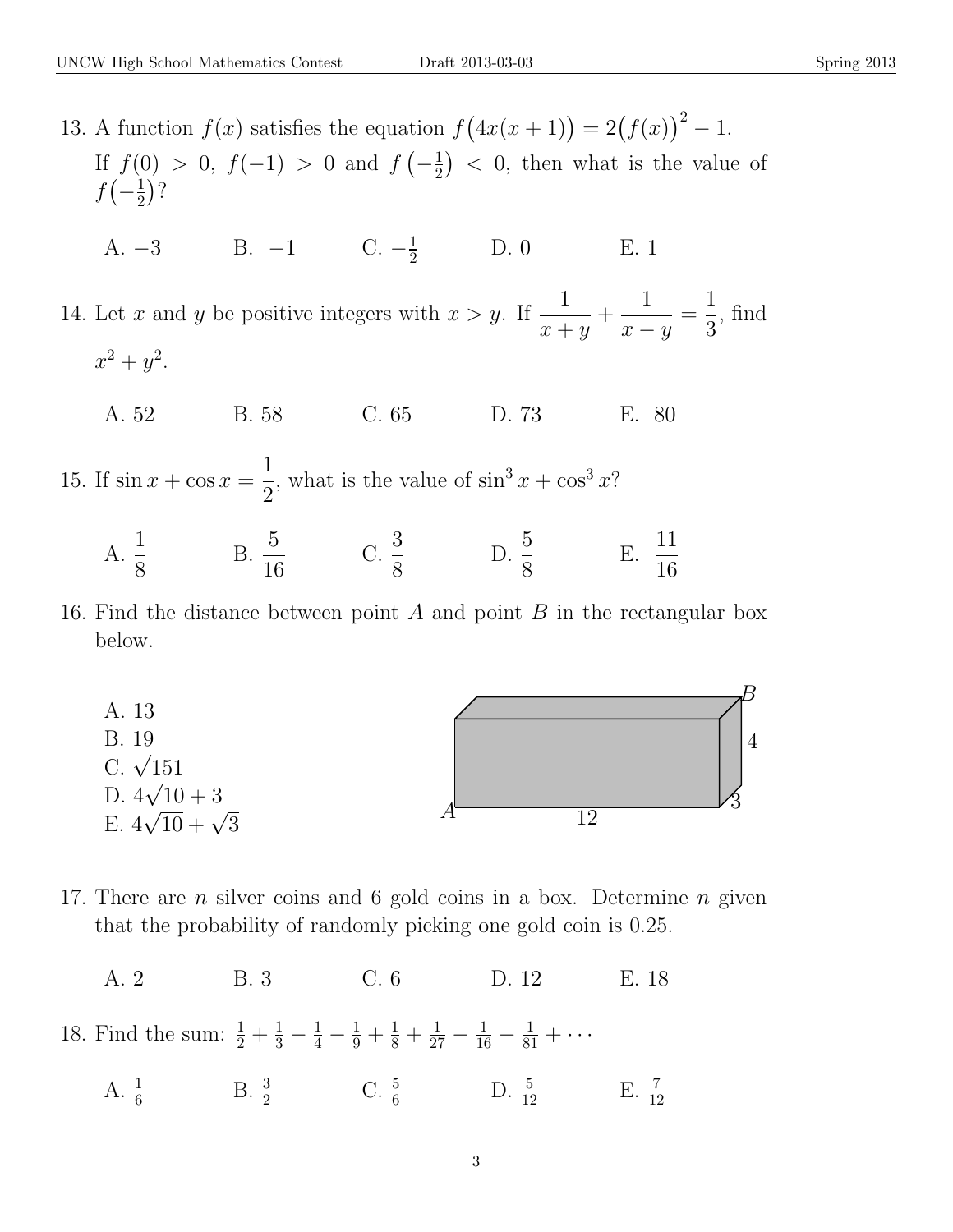- 19. What is the probability that the sum of two different randomly picked numbers from  $1, 2, 3, 4, 5$  is even?
	- A. 0.167 B. 0.4 C. 0.5 D. 0.6 E. 0.833
- 20. There are three different colors of balls in a box: red, blue, and white. If one ball is randomly chosen, the chance that it is red is 0.3, and the chance that it is blue is 0.3. What is the probability of picking a white one?
	- A.  $0.3$  $B. \frac{1}{3}$  $C. 0.4$  D.  $0.5$  $E. \frac{2}{3}$
- 21. A square is inscribed in a circle of radius 10. If the gray regions of the circle are folded over onto the square, what is the area of the portion of the square that will remain uncovered?
	- A.  $100\pi 100$ B.  $100\pi - 200$ C.  $200 - 100\pi$ D.  $400 - 100\pi$ E. none of these



- A. 16 B. 17 C. 19 D. 20 E. 23
- 23. Find all real and complex solutions:  $x^6 1 = 0$

A. 1, −1 B.  $1, -1, i, -i$ C.  $1, -1,$  $^{\nu},$  $\frac{\sqrt{3}}{2}\pm\frac{1}{2}$  $\frac{1}{2}i$ ,  $-$ √  $\frac{\sqrt{3}}{2}\pm\frac{1}{2}$  $\frac{1}{2}i$ D.  $1, -1, \frac{1}{2}$   $\pm$ √ 3  $\frac{\sqrt{3}}{2}i, -\frac{1}{2} \pm$ √ 3  $\frac{1}{2} \pm \frac{\sqrt{3}}{2}i, -\frac{1}{2} \pm \frac{\sqrt{3}}{2}i$ E.  $1, -1, \frac{\sqrt{2}}{2} \pm \frac{\sqrt{2}}{2}$  $\frac{\sqrt{2}}{2}i, -\frac{\sqrt{2}}{2} \pm$  $^{\circ}$ 2  $\frac{2}{2}i$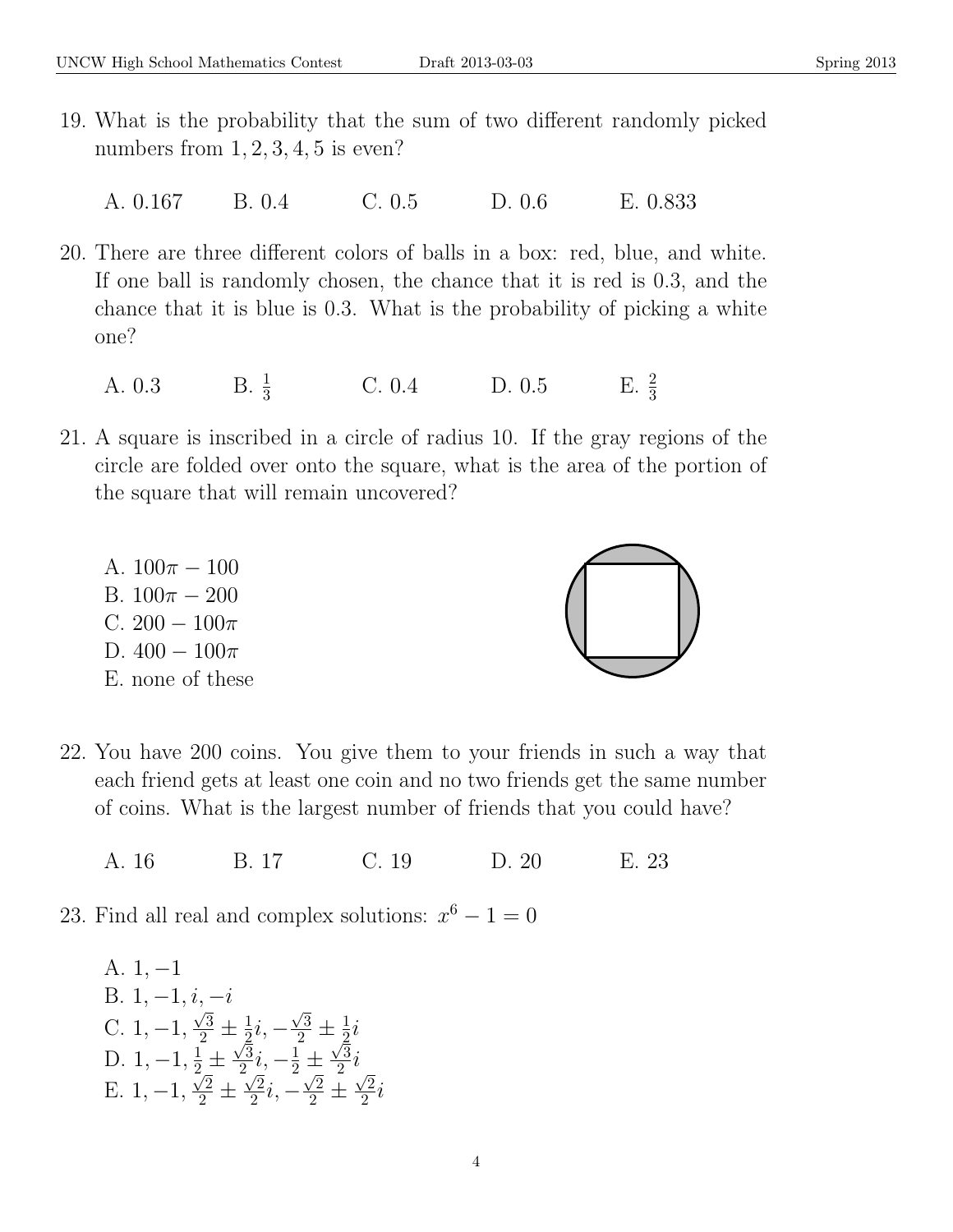24. If the real zeros of the polynomial  $x^5 + 15x^4 + 2x^3 + 22x^2 - 115x + 75$ are 1 and −15, what are the complex zeros?

A.  $-1 \pm 2i$  B.  $-2 \pm 2i$  C.  $-1 \pm 2$ √ 2*i* D.  $-2 \pm 2$ √ 2*i* E.  $-2 \pm 4i$ 

- 25. A panel of judges for a fashion show consists of 4 women and 3 men. How many ways can the judges be seated in a row of seven chairs if all of the men must sit together?
	- A. 144 B. 2 C. 288 D. 256 E. 720
- 26. In scheduling final exams for summer school at Central High, six different tests have to be given to seven students. The table below shows the exams that each of the students must take. What is the minimum number of time slots that will be needed to schedule the six exams?

| $\mathbf{Examples}$ | $\mathbf{A}$ my |   | Ben   Charles   Debra   Ed   Frank   Georgia |   |   |  |
|---------------------|-----------------|---|----------------------------------------------|---|---|--|
| Math                | X               |   |                                              | Х |   |  |
| Art                 |                 | X |                                              |   |   |  |
| Science             | $\mathbf{X}$    | X |                                              |   |   |  |
| History             |                 |   |                                              |   | Х |  |
| French              |                 |   |                                              |   | Х |  |
| Reading             | X               |   |                                              |   |   |  |

A. 2 B. 3 C. 4 D. 5 E. 6

- 27. Suppose the complex numbers x and y satisfy  $x^3 + y^3 = 25i$  and  $x + y = 5$ and write  $xy = a + bi$  for some real numbers a and b. What is the value of  $a + b$ ?
	- A.  $-20$  B.  $-10$  C.  $-\frac{10}{3}$  D.  $-1$  E.  $\frac{20}{3}$
- 28. Find the area of a rectangle inscribed in the ellipse  $\frac{x^2}{16} + \frac{y^2}{9} = 1$  if the edges of the rectangle cross the foci.
	- A.  $\sqrt{7}$ B. 28 2 √ 7 D. 9 √  $\overline{7}$  E.  $\frac{9}{2}$ √ 7